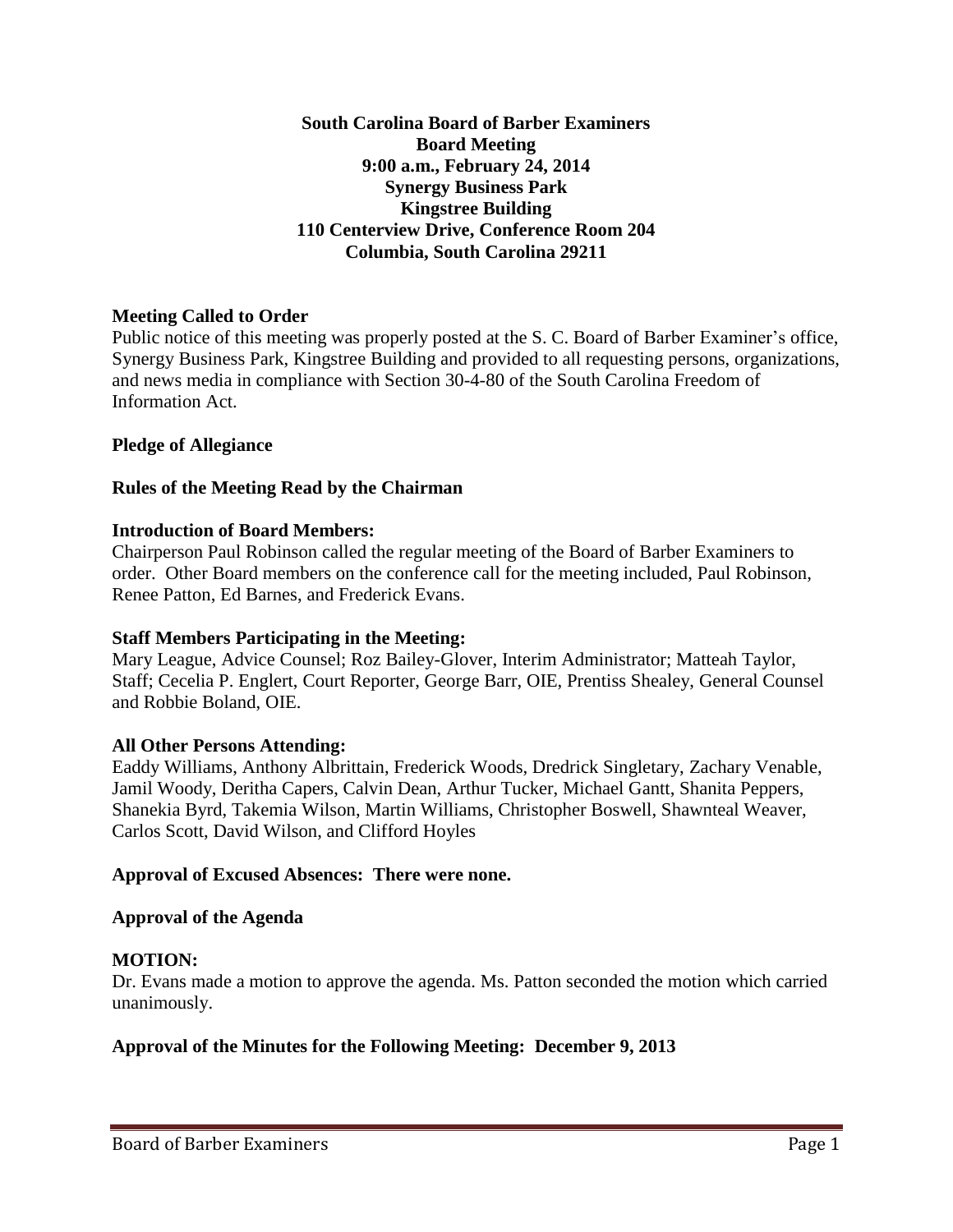Ms. Patton made a motion to approve the minutes for December 9, 2013 with no corrections. Mr. Barnes seconded the motion which carried unanimously.

## **Chairman's Remarks – Paul Robinson:**

Mr. Robinson attended the first practical examination for 2014 for the Register Barbers and Master Hair Care Specialist which was the first time in awhile the live shave was administered. PCS was contacted for a pass/fail rate which will be shared with all Board members. Information has not trickled down to the OJT Instructors and schools there were quite a few no shows. The Instructors must do a better job with preparing their students for the live shave.

Mr. Robinson attended the Winter meeting with NABA and it was a successful, very informative meeting and trip. The National meeting is in September 2014 in Las Vegas, NV.

### **Administrator Remarks – Roselind Bailey-Glover, Interim Administrator**

Mr. George Barr is sitting in for Sharon Wolfe to present the OIE report. From January 1, 2014 – February 19, 2014 there is one (1) active investigation; three (3) total active cases, and nine (9) closed cases. A Barber IRC will be held March 11, 2014 to discuss other cases.

Ms. Prentiss Shealey reviewed the OGC report. The report is titled Division of Legal Services Case Load. There are fifty-three (53) open cases, nine (9) pending action, thirty-one (31) pending consent Board Memoranda of Agreement, no cases for Board Action, eleven (11) pending Board Hearings, No cases pending Final Order Hearings, thirty-two (32) Closed files since January 2013, and two (2) pending Appeals reviewed. The but these two (2) appeal files are the same files but opened twice and pending closure. The ALC is looking to dismiss this case because their respondent failed to file the brief.

Mr. Robbie Boland reviewed the OIE report. For the year 2013 over 1500 inspections were attempted, about 400 shops were closed at the time of inspecting, so about 1100 shops were inspected. Currently there are 1354 active Barber Shops. As far as the OJT students, inspector, Raymond Lee will be asked to remind the Instructors about the live shave portion of the examination.

## **Budget Report:**

Dr. Evans wants it to be on record that he is concerned about the budget. Base on the last Budget report which was seen at the December 2013 Board meeting the deficit has increased by \$80,000 which is a concern and now it reflects a total deficit of about \$342,000. At the rate it's going it could very well be over \$400,000 by the next meeting. What's the plan of action to reduce this deficit?

Mr. Robinson responded to Dr. Evans question as of two (2) meetings ago it was voted upon to have an increase in the fees and the fine structure which will go into effect as of June 2014. Until then there will continue to be an increase in the budget. There probably will not be an increase in the budget for a little while because only the Hair Braiders are renewing this year.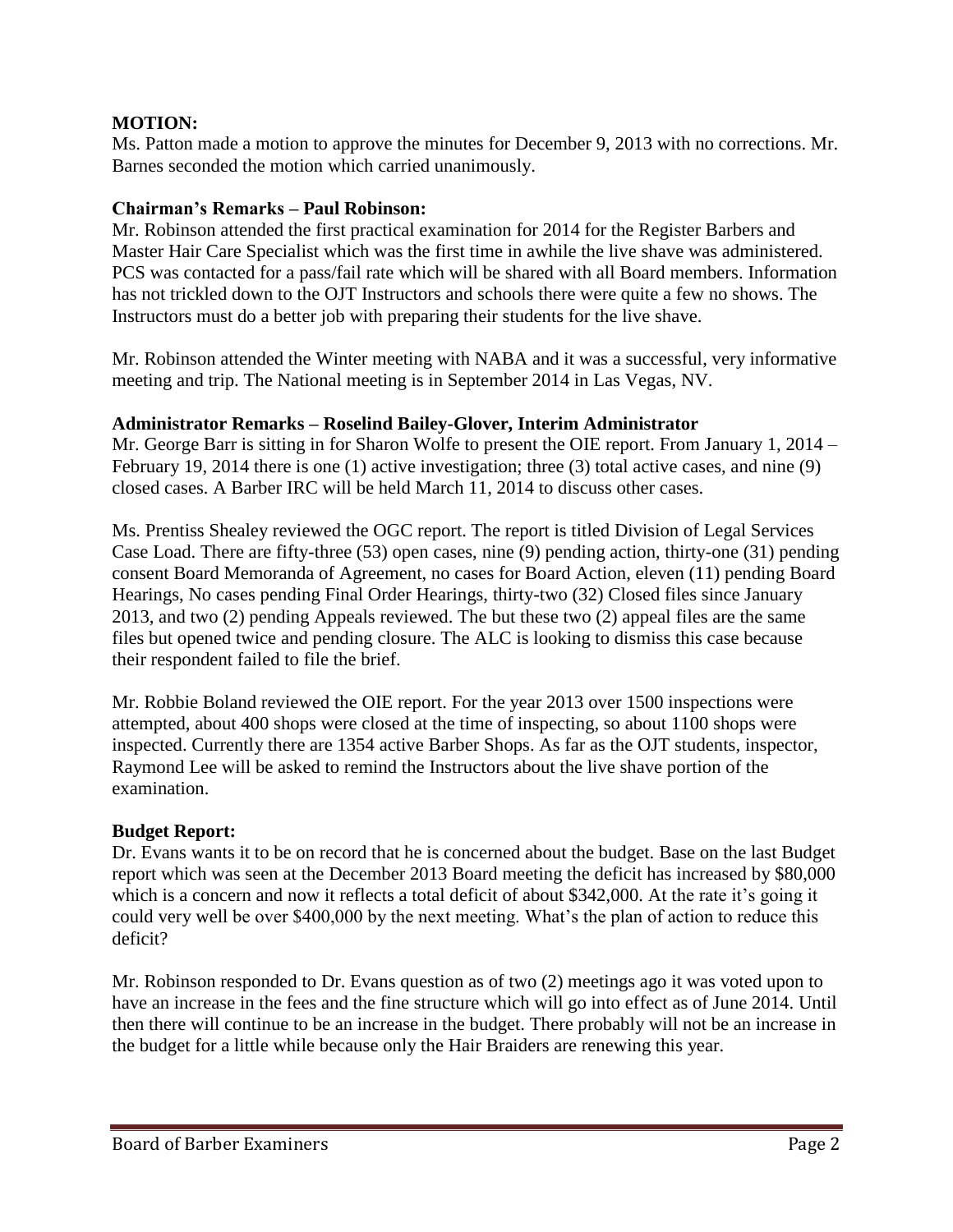## **Nomination of Professional IRC member – Prentiss Shealey**

Ms. Shealey stressed the importance of having a professional member on the IRC. If there are any violations this person could provide recommendations on how to resolve the cases. For the last six (6) to eight (8) months there has not been a professional member because of illness. The professional member is always a good idea to have because they deal with the profession all the time.

Mr. Robinson recommended Mr. Anthony Gibson which is a school owner as well as the President of the Palmetto Barber Association. Mr. Gibson will be provided to the LLR staff to get in touch with Mr. Gibson. If he is unable to fulfill this recommendation maybe he could recommend someone.

## **MOTION:**

Ms. Patton made a motion to have Mr. Anthony Gibson to be a potential future member of the IRC. Mr. Barnes seconded the motion which carried unanimously.

Mr. Robinson stated the Barber Board was contacted by Shirley McKinley who stated she was the daughter of the Board's first Chairman who was appointed by the late Strom Thurman. Ms. McKinley is interested in giving her father's memorabilia to the Board. Mr. Robinson spoke with Mr. Howard Warner and recommended by letter to Ms. McKinley to have her father's memorabilia placed in the National Board of Barber Museum which is located in Cleveland, OH.

### **Old Business**

Discussion of Secondary School Barber Training

Ms. League stated Dr. Glover proposed at the last Board meeting consideration of approval for a curriculum for use in the secondary school system. Ms. Glover has forwarded a proposed curriculum which is a good starting point. One thing that was found when Ms. League reviewed the current statutes and regulations was in order to accomplish a secondary school program the Board would need to amend the practice act. There is no specific authority in the practice act to allow this so it would have to be reviewed. If the Board would like to establish a committee to look into this further to review the curriculum to try and put something together or table it for now and work on the practice act for the primary step before taking any action. As you are all aware there are no regulations for OJT or Barber College curriculums either of which maybe something to be considered.

Dr. Evans stated that under the Barber training curriculum the various subject areas are what we identify as requirements for Barber students now, before they take the exam. Ms. League stated the regulation does say that certain courses have to be taught. Dr. Evans responded, do we really want to get into the business of establishing a curriculum that will have to define each course in hours. Ms. League answered this is why a committee was asked to be formed. Mr. Robinson he would like for South Carolina to take the lead in developing a defined curriculum for and determine what is best for the Barber students and assist public educators in establishing a better path for the students as opposed to tabling the issue. Dr. Evans is not against it but some barriers can be foreseen in developing a curriculum for the secondary level for example, will the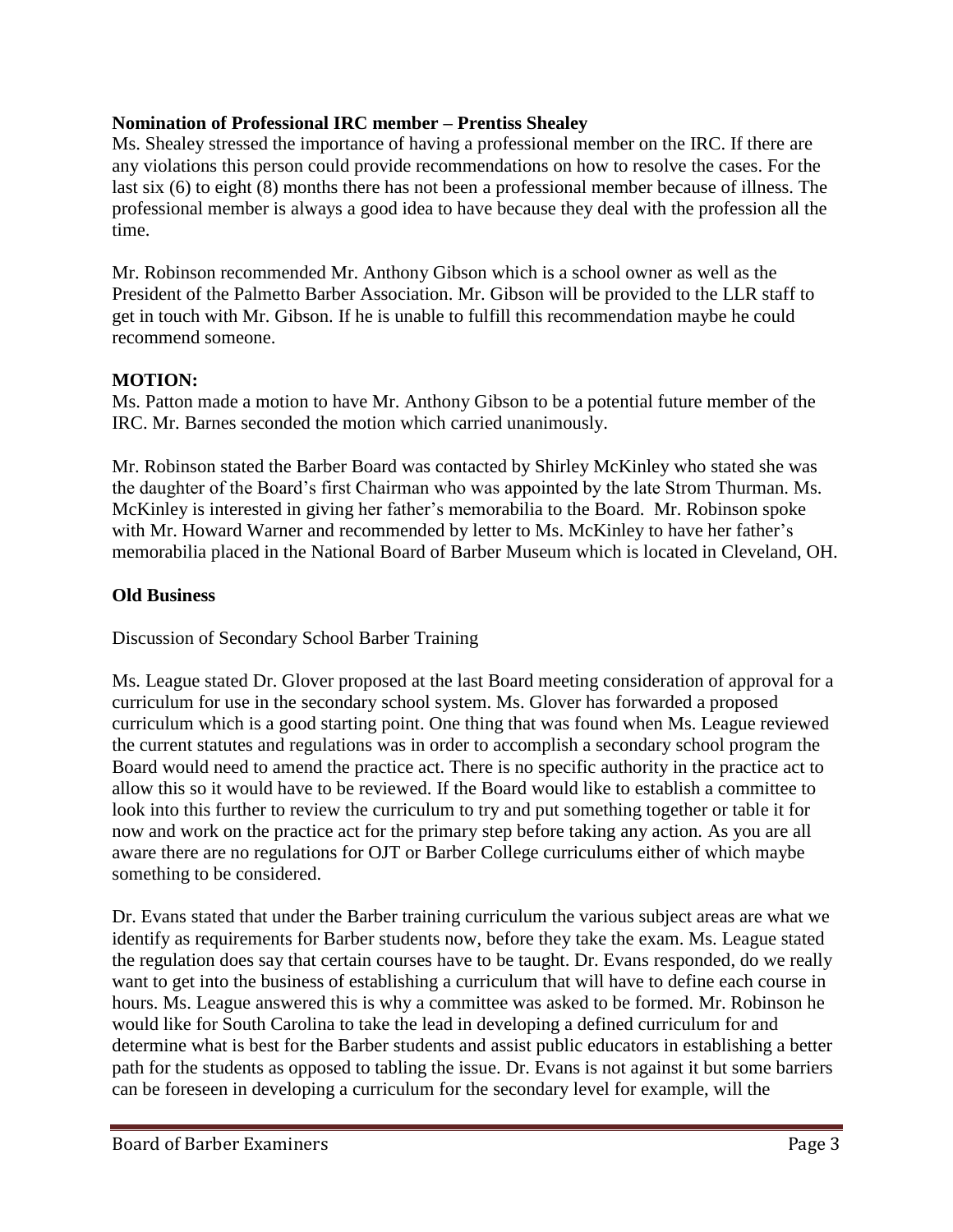curriculum be the same for OJT and the Barber Colleges? We need to move forward with caution. Mr. Robinson stated in the committee there should be a person from higher education, a professional member, and a Barber Instructor. This matter should not be tabled it should move forward.

## **MOTION:**

Dr. Evans made a motion to form a committee to review the curriculum for the post-secondary schools and make recommendations for changes in the practice act. Ms. Patton seconded the motion which carried unanimously.

## **New Business:**

Mr. Robinson called everyone's name that the agenda and asked that they stand and remain stating so all could be sworn in collectively.

Ms. Glover asked if the Board would like to have a closed or open session due to the ADA accommodation request. Mr. Robinson agreed this hearing should be a closed session where the other public members would leave the room.

## **Review for Approval of ADA Accommodations for the Practical Examination:**

Mr. Albrittain appeared before the Board because he has a nerve condition for which he is currently on medication. Mr. Albrittain doesn't feel his hands are steady enough to use a sharp object near a person's face. Mr. Albrittain is requesting to use a mannequin instead of a live person. The school was made aware of Mr. Albrittain's nerve condition after enrollment.

## **MOTION:**

Dr. Evans made a motion to enter into executive session for legal advice. Ms. Patton seconded the motion which carried unanimously.

## **MOTION:**

Ms. Patton made a motion to come out of executive session. Dr. Evans seconded the motion which carried unanimously. No motions were made or votes were taken.

### **MOTION:**

Dr. Evans made a motion to approve the request for Mr. Albrittain to take a person to the testing site and to go through the exam without a blade in the razor. Ms. Patton seconded the motion which carried unanimously.

## **MOTION:**

Ms. Patton made a motion to come out of closed session. Mr. Barnes seconded the motion which carried unanimously.

### **Review for Consideration of an Internship Request: B-Unique Barber Academy**

Ms. Shanita Peppers and Ms. Shanekia Byrd are requesting consideration for an internship program. The internship program would fall under the career services office of the school which is required by the accrediting agency and finance aid office of the school to have a placement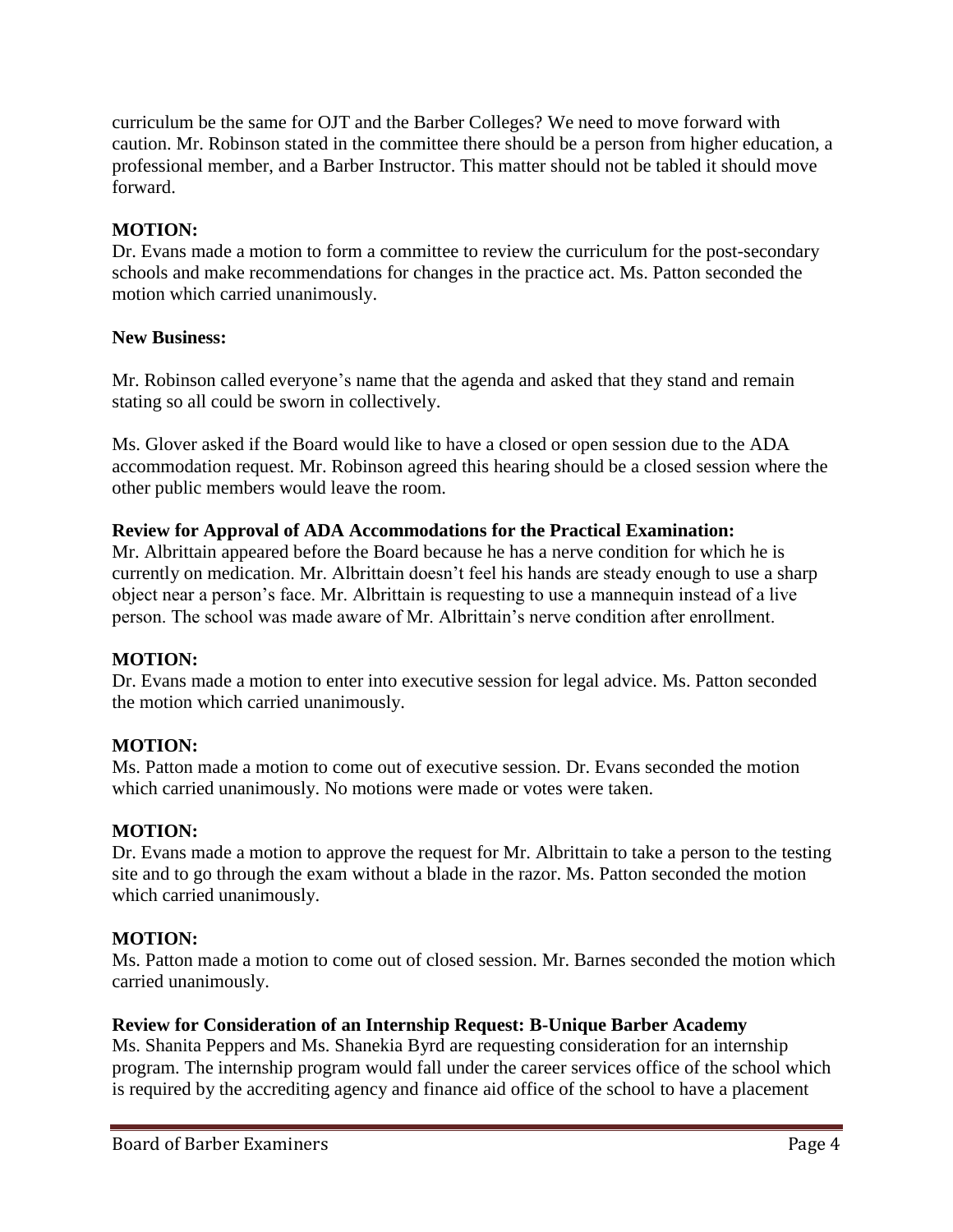program for the Barber students upon graduation. The internship will exposed student to the work force while still working under a Barber Instructor in an actual Barber Shop. The Board accepted the proposal as information only. No motion was made.

## **Review for Consideration of Reinstatement:**

Mr. Clifford Hoyles was released from the Department of Corrections. In 2011 Mr. Hoyles was arrested twice for drugs abuse and alcohol usage. In 2012 Mr. Hoyles was admitted into Morris Village after being hospitalized which assisted him with getting clean and sober there he attended AA meetings and has been cleaned for over one (1) year.

## **MOTION:**

Ms. Patton made a motion to reinstate Mr. Hoyles license with a one (1) year probationary period. A SLED report must be submitted at his own expense. If any additional violations appear on the SLED report the license will be immediately administratively suspended. Dr. Evans seconded the motion which carried unanimously.

## **Review for Approval of Third Student Permit:**

Mr. Dredrick Singletary appeared before the Board to request a third student permit. Mr. Singletary is interested in obtaining the remainder of his hours from Diamond Cutz Barber Shop under instructor Mikell White.

## **MOTION:**

Ms. Patton made a motion to grant a third student permit. Dr. Evans seconded the motion which carried unanimously.

Mr. David Wilson appeared before the Board to request a third student permit. Mr. Wilson is interested in obtaining his remaining hours from Greenwood Barber College. Mr. Wilson stated he has a desire and a love for cutting hair and meeting people. Mr. Wilson obtained two (2) prior student permits but due to family obligations he was unable to complete his hours.

# **MOTION:**

Dr. Evans made a motion to grant Mr. David Wilson a third student permit. Ms. Patton seconded the motion which carried unanimously.

Mr. Eaddy Williams appeared before the Board to request a third student permit. Mr. Williams is interested in completing his hours from Jirah Barber and Style Shop under instructor Leonard Smith II.

## **MOTION:**

Dr. Evans made a motion to approve a third student permit to Mr. Williams. Ms. Patton seconded the motion which carried unanimously.

## **Review of Application with Background Checks:**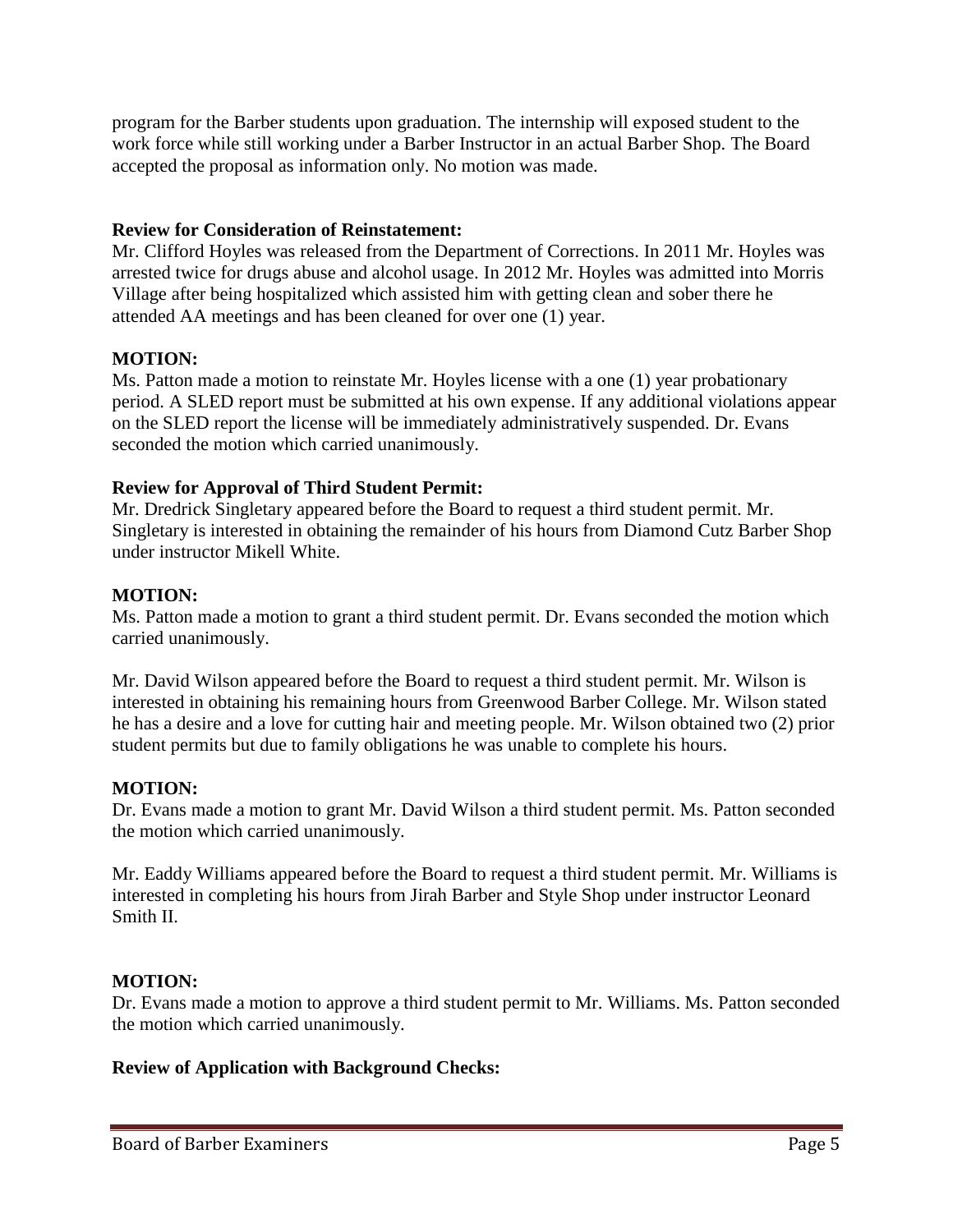Mr. Frederick Woods appeared before the Board seeking approval for his Master Hair Care Specialist license. Mr. Woods was in prison two (2) years ago. Mr. Woods stated that barbering is the only things keeping him out of trouble and off the streets. On June 10, 2004 the charges were dropped. Mr. Woods is not currently on parole or probation and none of the violations happened in or near a barber shop. Mr. Woods has a job lined up at Trend Setters Barber Lounge.

## **MOTION:**

Ms. Patton made a motion to grant Mr. Woods a Master Hair Care license. Mr. Barnes seconded the motion which carried unanimously.

Ms. Takemia Wilson appeared before the Board seeking to reinstate her Hair Braider's registration. Ms. Wilson got in trouble by defending herself. The incident did not happen in or near a barber shop. Ms. Wilson is not currently on probation or parole. Ms. Wilson has not attended an angry management courses.

## **MOTION:**

Ms. Patton made a motion to grant reinstatement of Ms. Wilson's Hair Braider's registration with a one (1) year probationary period. Ms. Wilson will submit a SLED report at the end of one (1) year at her own expense. If there are any additional violations on the SLED report the Hair Braider's registration cannot be renewed until after appearing before the Board. Dr. Evans seconded the motion which carried unanimously.

Mr. Calvin Dean appeared before the Board seeking a Master Hair Care license. Mr. Dean is actively involved with Palmetto Barber's Association under Mr. Anthony Gibson. From 1996 – 2006 Mr. Dean stated he was in and out of trouble, but has learned his lesson. Barbering is a way of life for him now. Mr. Dean is not currently on probation or parole. For the charges on his SLED report he stated that he was never sentenced to jail. Ms. Dean has a job lined up with Top of the Line Barber Shop with Mr. Anthony Gibson.

## **MOTION:**

Ms. Patton made a motion to grant Mr. Dean his Master Hair Care license. Dr. Evans seconded the motion which carried unanimously.

## **MOTION:**

Dr. Evans made a motion to have a recess. Ms. Patton seconded the motion which carried unanimously.

### **MOTION:**

Dr. Evans made a motion to come back from recess. Ms. Patton seconded the motion which carried unanimously.

Mr. Christopher Boswell appeared before the Board seeking to reinstate of his Master Hair Care license. With Mr. Boswell was his attorney, Mr. Jack Cohoon and counselor, Ms. May Kirby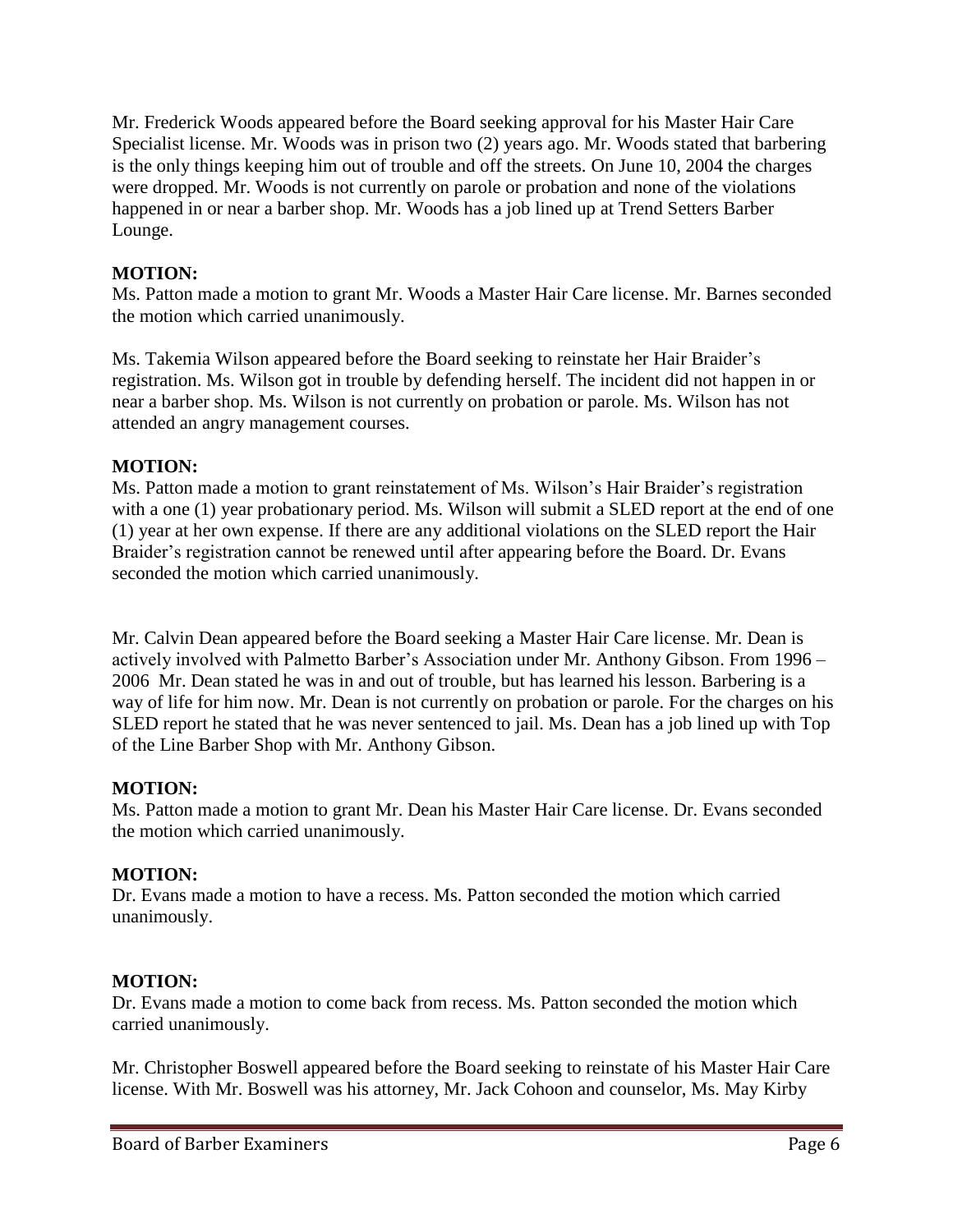from the Transitions Outreach Center. In September 2011 Mr. Boswell had several heart attacks and later became homeless. The heart attacks resulted from alcoholism which Mr, Boswell has battled most of his life. In 2013 he moved into The Transition Outreach Center which is a homeless shelter. Mr. Boswell is trying to re-build his life because he lost everything. With Mr. Boswell's alcoholism he hurt a lot of people especially his family and he is currently working on re-building relationships with them. Prior to becoming homeless Mr. Boswell worked at Fort Jackson as a Barber. At Transitions Mr. Boswell attends AA meetings and different activities as a part of his recovery. Ms. Sandra Williams which is Mr. Boswell's ex-wife wrote a character letter on his behave. Mr. Boswell has received assistance from Goodwill with clothing, vision exams, and different kinds of trainings. Mental Recovery Center, Goodwill, and Transitions have been a support group for Mr. Boswell's recovery. He is looking into moving closer to his family. He has been researching other shelters that may be able to assist in his recovery. The DUI, trespassing, and the drinking in public charges are still pending. However, Mr. Boswell is disputing the charges. Ms. Kirby stated in her counseling Mr. Boswell, she has concluded that his alcoholism has stemmed from depression. He has made a great deal of progression.

## **MOTION:**

Dr. Evans made a motion to approve the reinstatement of Mr. Boswell's Master Hair Care license with a two (2) year probationary period. At the end of each year a SLED report is required and if any other violations occur, Mr. Boswell would be required to appear before the Board before his license can be renewed. The probationary period is due to the pending charges. Ms. Patton seconded the motion which carried unanimously.

Mr. Zachary Venable appeared before the Board seeking a Master Hair Care license. Mr. Venable stated he got into some trouble when he was in high school but has since changed his life. Barbering is important to him, he loves it, and now he has a family to take care of. Mr. Venable is not currently on probation or parole. None of his offenses happened in or near a barber shop.

# **MOTION:**

Dr. Evans made a motion to approve Mr. Venable's Master Hair Care license. Ms. Patton seconded the motion which carried unanimously.

Mr. Martin Williams appeared before the Board seeking a Registered Barber's license. Mr. Williams brought Mr. Larry Dreher with him as a witness. Mr. Dreher owns Inner Visions Barber Shop. Mr. Robinson addressed Mr. Dreher regarding threats he made last year against the Board Chair and the Board members for violations in his barber shop. Mr. Dreher denied making any threats to the Board members.

## **MOTION:**

Ms. Patton made a motion to go into executive session for legal advice. Mr. Barnes seconded the motion which carried unanimously.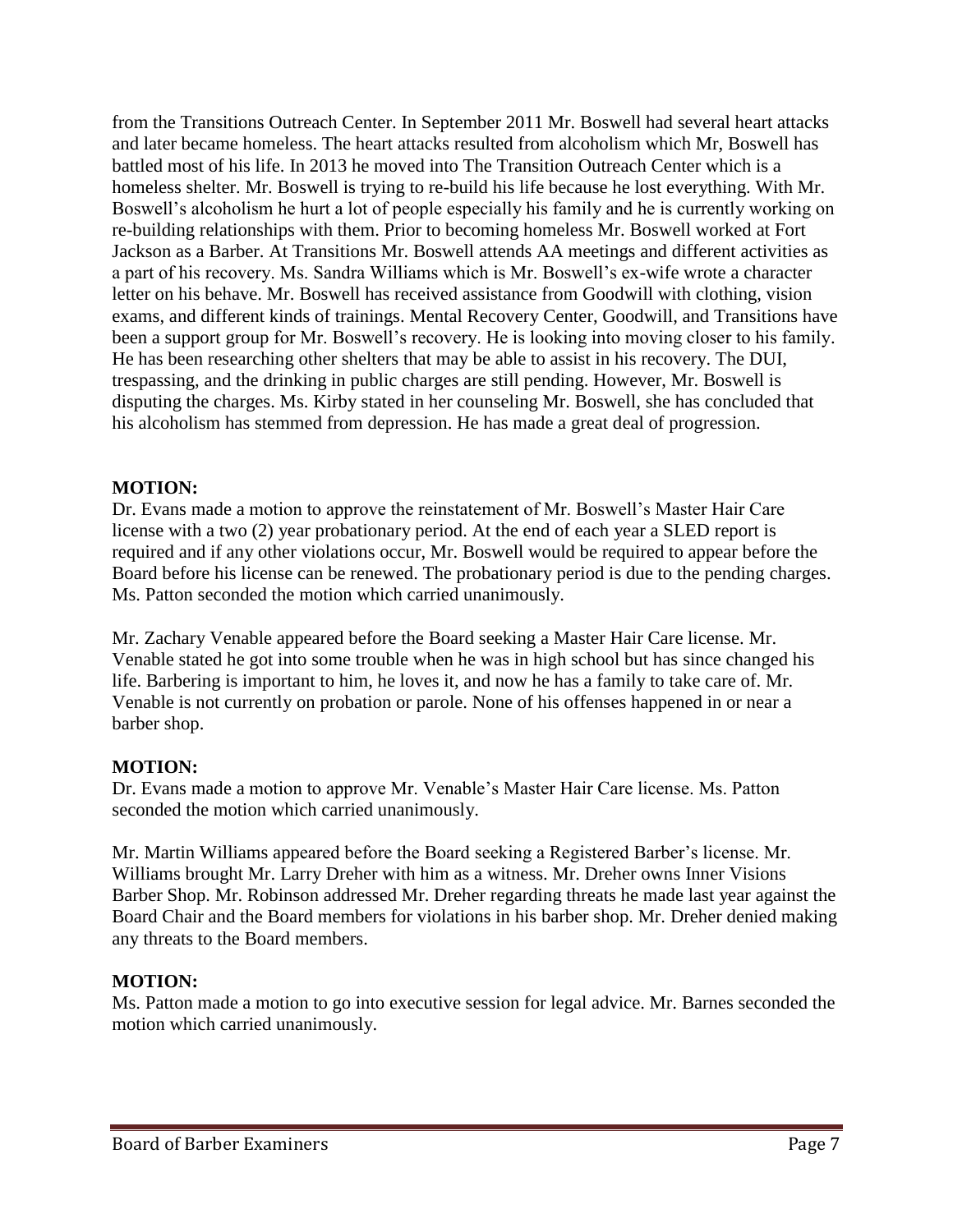Ms. Patton made a motion to return to public session. Mr. Barnes seconded the motion which carried unanimously.

Mr. Williams stated he is currently on probation for another three (3) to four (4) months. Mr. Williams explained that he is now focused and has a plan for his life. Mr. Williams stated he has a provisional driver's license which allows him to drive back and forth to work. None of the offenses happened in or near a barber shop.

### **MOTION:**

Dr. Evans made a motion to approve Mr. Martin Williams' Registered Barber's license with a one (1) year probationary period. At the end of the year a SLED report must be provided to the Board at his own expense. If any new violations occur, Mr. Williams will be required to come back before the Board. Ms. Patton seconded the motion which carried unanimously.

Mr. Carlos Scott appeared before the Board seeking reinstatement of his Registered Barber's license. Mr. Scott completed his Associates degree at ITT Tech and while awaiting employment in his degree field he decided to reinstate his barber's license. Mr. Scott was in trouble several years ago and has attended anger management courses. None of the offenses happened in or around a barber shop.

### **MOTION:**

Ms. Patton made a motion to approve the reinstatement of Mr. Carlos Scott Registered Barber's license. Dr. Evans seconded the motion which carried unanimously.

Ms. Deritha Capers appeared before the Board seeking approval of a Master Hair Care license. Ms. Capers wanted to own her a barber shop and realized she could not with a Hair Braider's Registration. Ms. Capers has applied for the two (2) assault and battery charges from 2005 to be expunged from her record. She is not currently on probation or parole.

### MOTION:

Ms. Patton made a motion to approve Ms. Deitha Capers Master Hair Care license. Dr. Evans seconded the motion which carried unanimously.

Ms. Shawnteal Weaver appeared before the Board seeking approval for a Master Hair Care license. Ms. Weaver stated she was 18 years old when she was arrested and pled guilty to a felony. Ms. Weaver spent one (1) year in jail and one (1) year in prison. She was granted a YOA (Youthful Offenders Act) which allows early release of probation/parole. If any other violations occur within five (5) years Ms. Weaver will have to go back to prison to serve out the balance of her time. Since being released Ms. Weaver received her GED. Ms. Weaver is currently on parole until 2016 but she is currently seeking probation termination. Ms. Weaver got into more trouble in 2013; however, that case was forgiven. None of these offenses happened in or near a barber shop.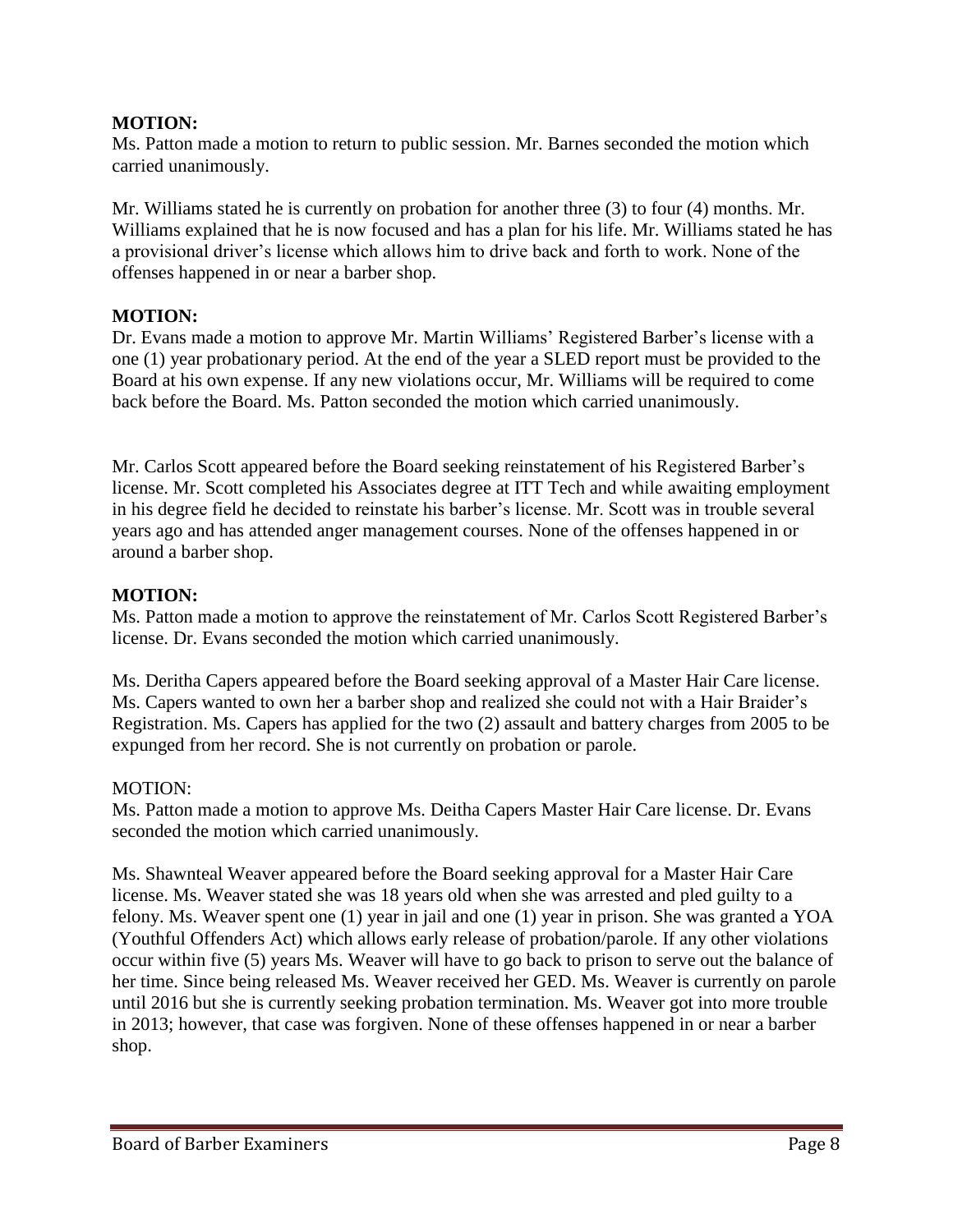Ms. Patton made motion to approve Ms. Shawnteal Weaver Master Hair Care license with a two (2) year probationary period. At the end of each year a SLED report is due at Ms. Weaver's own expense and if any additional violations occur. Ms. Weaver will come back before the Board. Dr. Evans seconded the motion which carried unanimously.

Mr. Thomas Woody appeared before the Board seeking approval for a Registered Barber's license. Mr. Woody stated he does not pose a threat to anyone nor is he unfit to perform the duties as a Registered Barber. The charges on his SLED report did not happen in or near a barber shop. Mr. Woody is not currently on probation or parole. He served nine (9) months in jail in 2006. Mr. Woody stated he has employment lined up with Next Level Barber Shop.

### **MOTION:**

Ms. Patton made a motion to approve Mr. Thomas Woody's Registered Barber's license. Dr. Evans seconded the motion which carried unanimously.

Mr. Barnes left at 2:00pm

Mr. Michael Gantt appeared before the Board seeking reinstatement of his Master Hair Care license. Mr. Gantt stated he has a long criminal history. He got out of prison in November 2013. While incarcerated Mr. Gantt stated he attended NA and AA meetings which he has a number of times before but it was not until he started getting involved in church did he realize he needed to get his life together for his child. Mr. Gantt stated that he just wants another chance. None of his charges happened in or near a barber shop. Mr. Gantt has employment lined up with Transitions Barber and Beauty Shop.

### **MOTION:**

Ms. Patton made a motion to approve the reinstatement of Mr. Michael Gantt's Master Hair Care license with a three (3) year probationary period. A SLED report has to be submitted at the end of each year at Mr. Gantts own expense, and if any additional violations occur the license will be immediately administratively suspended, and Mr. Gantt will have to appear before the Board again. Dr. Evans seconded the motion which carried unanimously.

Disciplinary Hearings:

Cases 2012-24 and 2012-23 have been moved for a continuance.

### Case 2012-32 Journey's Barber Shop

Ms. Prentiss Shealey has a copy of the compliant but didn't include it in the packet because she is going to move to dismiss the case. There was an inspection done on July 2012, which found unlicensed practice. The shop actually closed December 2012. The owner didn't realize she needed to close the shop with LLR and since done so. Since there is no active license Ms. Shealey is moved to dismiss the case.